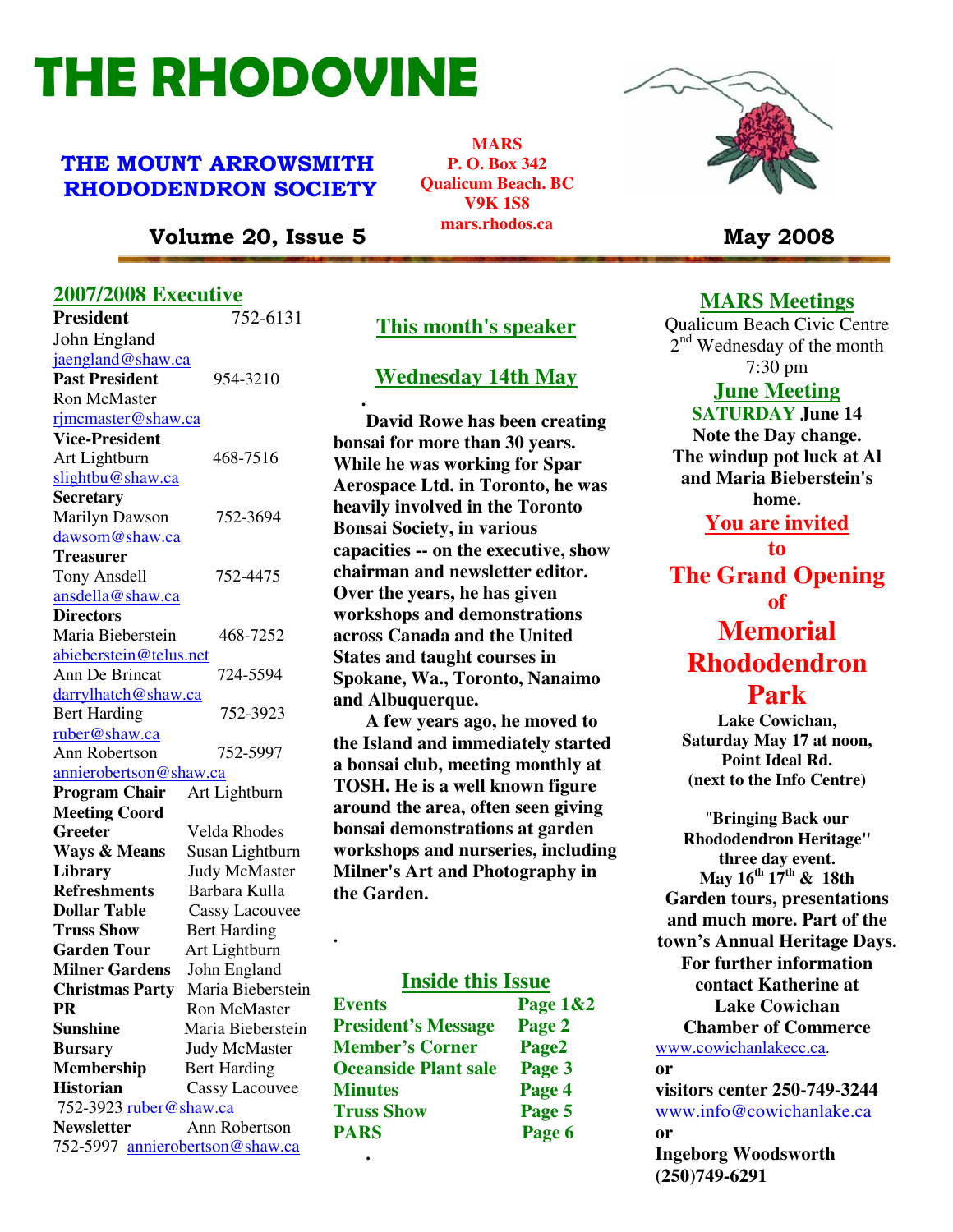# **President's Message**

Welcome to May. Most of you will be enjoying all the new growth in your gardens with surprising developments appearing daily.

In the majority of countries in the western world 1 May is May Day and is dedicated to all workers. MARS certainly has its share of good workers and I want to take this opportunity of thanking all of you who helped make our Annual Truss Show and Plant Sale such a resounding success. In spite of adverse elements, shorting us on both vendors and trusses; a water supply problem which denied us the use of toilets and the ability to make coffee or tea, the 'bottom line' exceeded last year by a few dollars! Well done.

 As I write this message the Oceanside Flower Show is enjoying a beautiful day of weather; the MARS booth manned by a cadre of our tireless volunteer workers is doing very well.

In two weeks time it will be action stations for the Mothers Day Garden Tour. This event marks the end of our serious fundraising for 2008- let's ensure that we all do our bit! After that event, we may all return to our neglected gardens! Of note also, our 'joint ticketing' initiative with Milner Gardens is proving to be quite successful.

 See you at the potluck after the Garden Tour.

John England

# **Member's Corner**



**"Honey Butter in my garden" May 2008 photographed by Ann Robertson**

# **Events**

# **MARS visit to PARS 21ST AND 22ND May**

**White Rock and Surrey later this month promises to be an exceptional chance to see beautiful Rhodo gardens. Please contact Mary Parker for more information. 754-1981.** 

# **Days at Milner Gardens**

 May1st through May 11th 10:00am to 5:00pm (last entry at 4:00pm) Come and enjoy the named and labeled collection of Rhododendrons and other spring flowering plants through a series of weekend walk-talks or selfguided tours. Milner Gardens & Woodland 2179 West Island Highway Qualicum Beach, BC V9K 1G1 Tel: (250)752-8573

# **Wind up Party Saturday June 14th**

**Al and Marie have again offered their lovely home for our wind up party. Thank you. 3060 Anchor Way Nanoose. 468-7252. Directions South on Highway 1 towards Nanaimo. Turn left on Northwest Bay Road at the gas station and traffic lights. Turn Right on Powder Point road just after the railroad tracks. Turn 4th Right on Anchor Way. At Bosun Drive turn Right and the house is on the immediate left corner of Bosun and Anchor Way, the one with tall trees and beautifull Rhodos. Bring Pot Luck, Drink, Chair, plate, glass and cutlery. Coffee and tea provided. There will be pot luck, toss the Bean Bag, Auction of plants and great company.**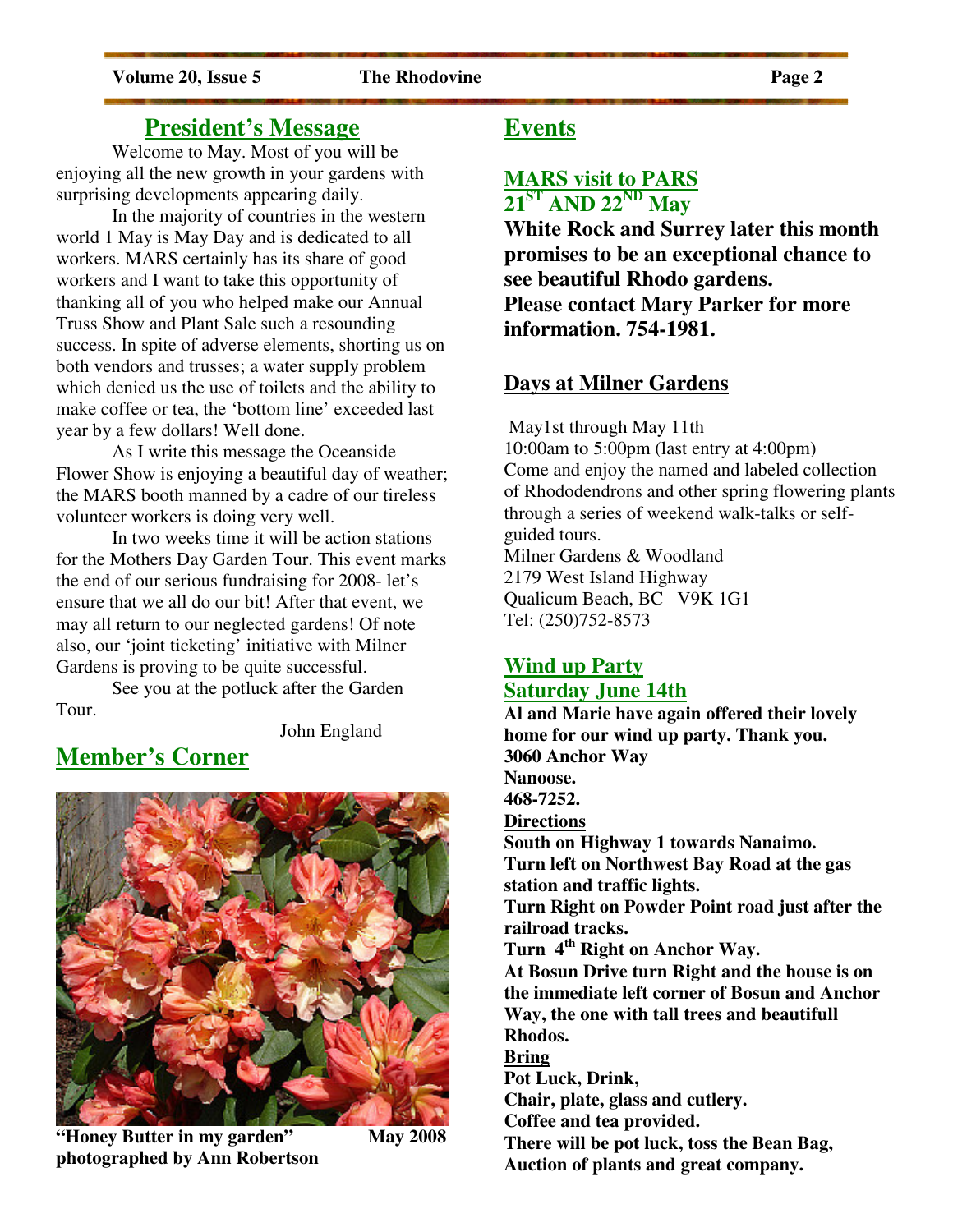### **The Case of the Disappearing Plants**

 **MARS volunteers were busy again at the Oceanside Garden Show on April 26 and 27 at the Arrowsmith Hall in Coombs. This is the third year for this event, and MARS has been involved in all three, the first year, operating an information table and selling Garden Tour tickets. The next year Barbara Kulla had no trouble talking the Executive into turning our participation into a plant sale, which proved a great success, with only a few members involved. This year the sale grew. Again spearheaded by Barbara and Marilyn Dawson, members in great numbers dug in their gardens, divided perennials, potted up bulbs and shrubs. There were so many plants at the beginning of the sale; we looked like a nursery gone wild.** 

 **Volunteers were on hand both days to help customers, select plants, and just generally schmooze with the crowd and by Sunday at 3 pm there were not a lot of plants left to sell.** 

 **"It was a great success," said Barbara. "A lot of work, a lot of fun. A big thank you to everyone who pitched in, all those who brought plants and those who were on duty in the hall. It was great."** 

 **The final tally is not complete, but word is that the sale was even better than last year.** 



**Barbara and Marilyn made this all happen with the help of other MARS members.** 



**Before they disappeared.** 



**Marilyn giving information.** 



**John and Barbara cleaning up and still smiling.** 

**A fun event well done!**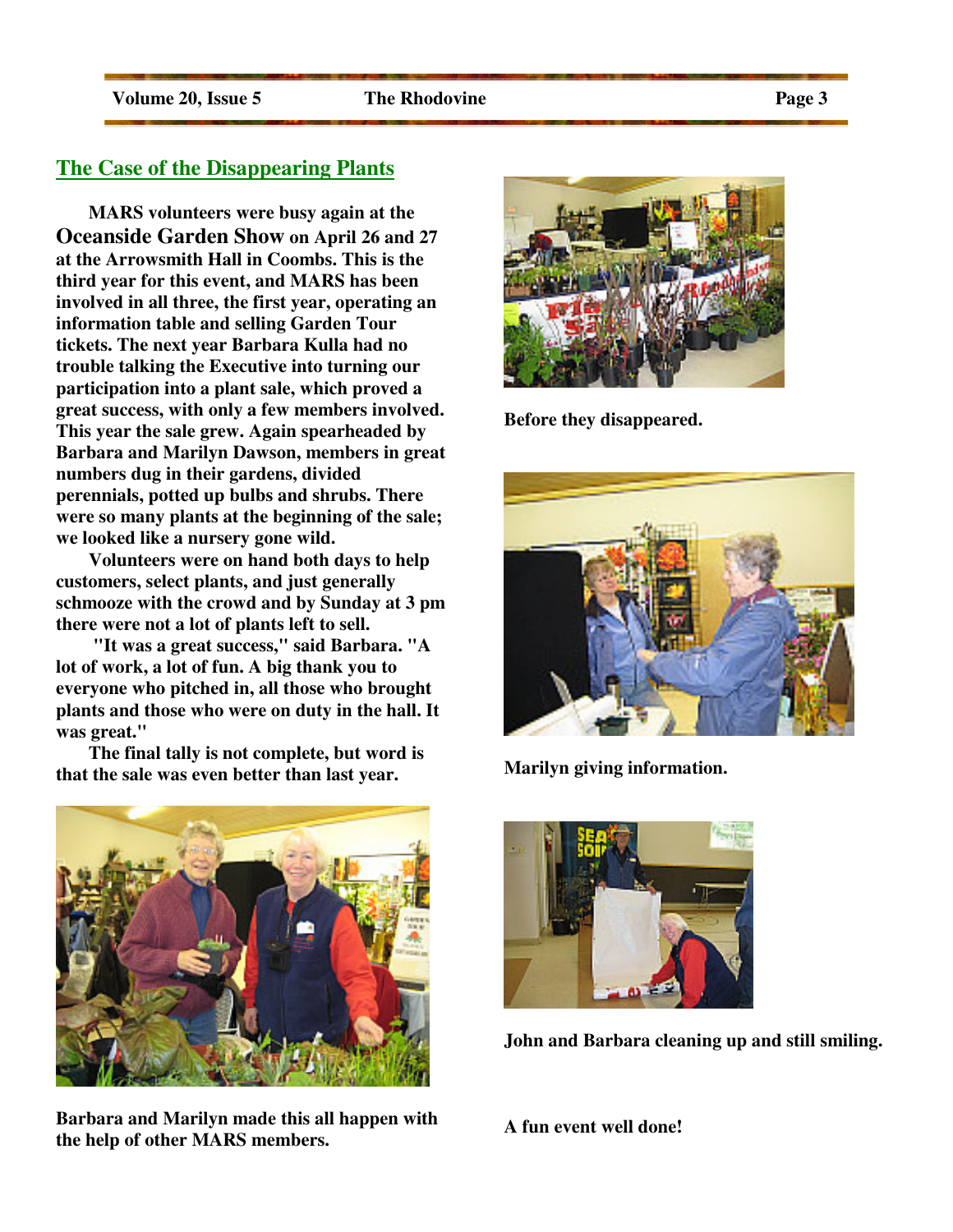# **General Meeting Minutes**

**Wednesday, Apr. 9, 2008** 

**MEETING AT:** 7:30 pm. Minutes of the March meeting appeared in the Rhodovine. They were accepted as presented. There were no guests.

**BUSINESS ARISING**: John England reported that he had forwarded MARS choices for the 2011 ROY recommendations (Rhodo of the Year) to the ARS. The selection was made by Anne Gutsche. He reminded members of the May annual general meeting when some of the executive will be stepping down. Linda Derkach has agreed to run for vice president; Velda Rhodes and Dan Schwarz as directors. This year two more directors at large will be added to the roster for a one year term.

**CORRESPONDENCE**: B.C. Council of Gardens (March/April issue). Newsletter from the Rhododendron Species Foundation.

**REFRESHMENTS:** Lorne Hepting, Joan Cavers and Myrna Schebel.

**TREASURER'S REPORT**: The March statement, reported total bank balance was \$4,758.54.Tony Ansdell noted that Jim Greig would give the audited report later in the evening.

**PROGRAM:** Art Lightburn said the speaker in May will be David Rowe of bonsai fame.

**GARDEN TOUR**: Chairman Linda Derkach thanked members for volunteering so quickly for sitting chores during the tour. She said she and Barbara Kulla will be manning the telephones nearer Mother's Day Weekend to remind volunteers.

TRUSS SHOW: John England reported on behalf of Bert Harding who was recovering from leg surgery that Bert who was not fully mobile was determined to be at the Rhodo Show and Plant Sale on April 19. A host for the pot luck after the show was still needed.

**TRUSS PREPARATION.** Skip Cockburn, a longtime MARS member talked briefly about preparing trusses for the show, selecting the right truss, removing bad leaves and finishing with the admonition "You can take away, but you can't add."

**AUDIT**: Jim Greig said that while not all non-profit organizations need an audit, our bylaws require it. In essence, he said our books are in order and Tony does a "superb job".

**WAYS AND MEANS**: The door prize was R. Eider. Draw prizes were R. Canadian Sunset, R. Oudijk's Sensation and R. Thunder, a PJM seedling. SUNSHINE: Maria Bieberstein has sent a card to Bert Harding.

NEW BUSINESS: 1. Mary Parker said there would be 15 members of the Peace Arch club visiting **MARS;**  they would be touring gardens on April 23 and ending the day with a pot luck and barbecue at Al and Maria Bieberstein's. The following day, PARS made the trip to Tofino and Ken Gibson's garden. MARS' visit to Surrey and White Rock is on May 21 and 22; talk to Mary if you plan to go.

2. Barbara Kulla said the Oceanside Plant Sale on April 26 and 27 needs volunteers for two-hour shifts to sell plants and Tour tickets.

3. John England said the Windup pot luck will be on June 14. Invited guests will be the executive from North Island and MARS executive will go there for their windup.

4. John England reminded members that the ARS convention in the fall will be in Hilo, Hawaii. MARS offers \$400.00 to subsidize a member who has never attended an ARS Rhodo Convention; there will be a draw if there is more than one applicant.

5. John also reminded members that MARS members are invited to the grand opening of Memorial Rhododendron Park at Lake Cowichan, Sat. May 17 at noon, Point Ideal Rd., next to the Info Centre. Internet site: www.cowichanlakecc.ca. "Bringing Back our Rhododendron Heritage" is a three day event.

**GUEST SPEAKERS** for the evening were Wanda McAvoy, Fraser Event co-coordinator of Ucluelet and Dave McIntosh, Ucluelet Heritage Fair Director, who gave a historical-pictorial presentation of George Fraser, a nurseryman, who came to Canada in 1883, tried to farm in Winnipeg, saw the error of his ways and eventually moved to Vancouver Island. From 1894 until his death in 1944, the somewhat eccentric bachelor lived in Ucluelet on 236 acres of Crown land that he had bought for \$236. His first rhodo hybrid in Canada was Rhododendron condense by Rhododendron japonica, which bloomed in 1912, and was simultaneously named Rhododendron Fraseri by Kew Gardens and Boston's Arnold Arboretum in 1920.

The speakers reminded members that George Fraser Day and Heritage Fair is Sat. May 24 in Ucluelet**. MEETING ADJOURNED AT: 9:50 PM** 

**John England, President Marilyn Dawson, Secretary**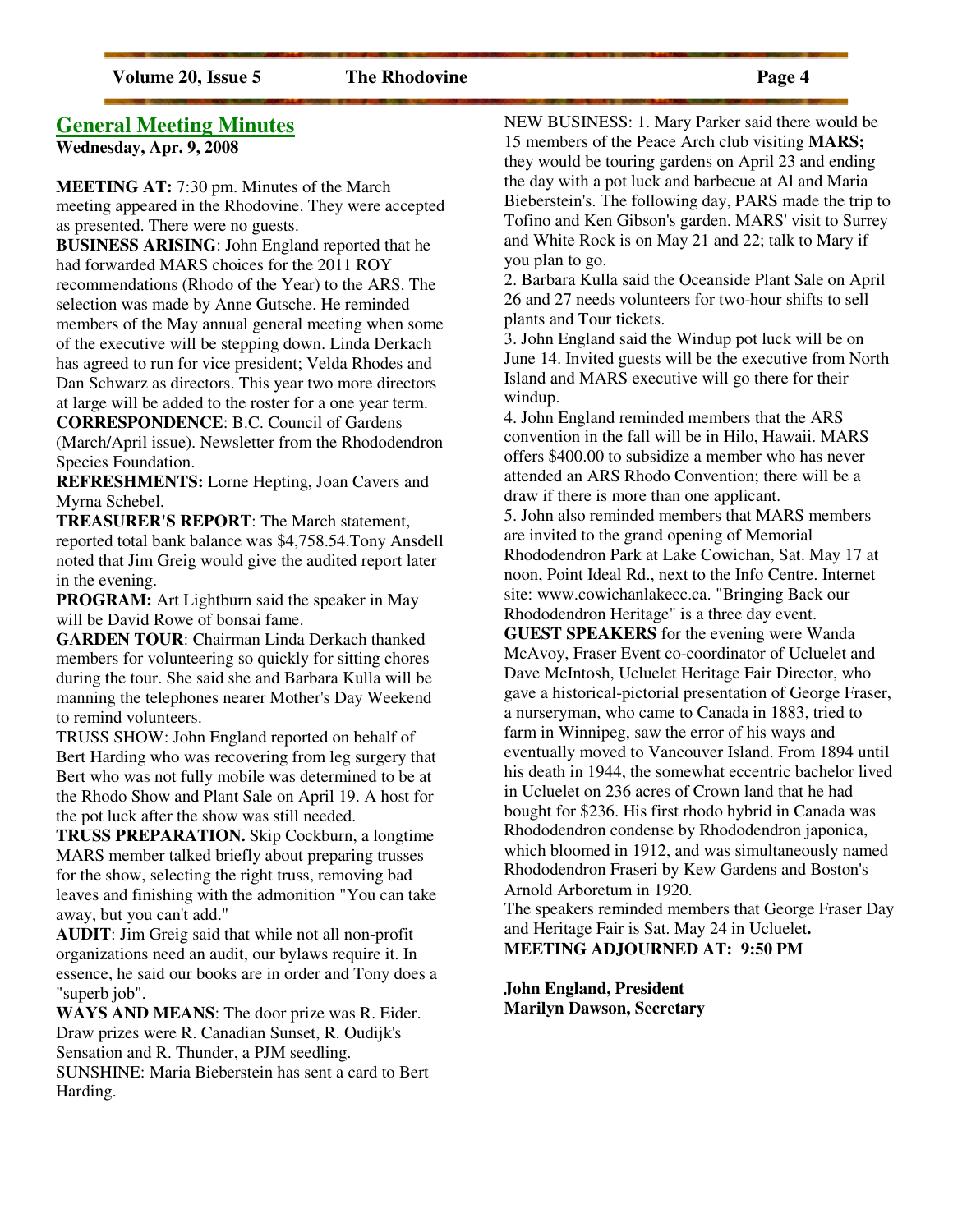

# **R. i rratum-spatterpaint Ken Gibson's Garden**

# **Truss Show and Plant Sale.**

**Not snow, nor road work, nor lack of water could stop the determined MARS gardeners at the April 19 Rhodo how and Plant Sale. Eager exhibitors, heeding Bert Harding's words arrived at the Parksville Curling Rink just after 7 am with armloads of rhodos for show and exhibition. With snow falling outside, it was a good thing that they had been picked the night before. A team of volunteers helped the vendors unload their trucks as they straggled in. Most made it, but a few had to turn back because of the snow. Meanwhile in the ice-cold entryway others, with freezing hands, helped to register the show entrants and look up name cards. In the early part of the day there was no water for washrooms or hot coffee. It was a gloomy start to what proved to be a successful show. Ruth Harding and her crew had already decorated the entry, eliciting oohs and ahhs from the public. The curling rink did have a happy look about it, with a huge exhibition table as well as the trusses lined up for judging by Chris Southwick and John Deniseger who themselves were an hour late getting up from Nanaimo. We were lucky to have them; many events in Nanaimo were cancelled because of the weather.** 

#### **Winners**

**Best in Show large leaf was won by a former member Judy Millicheap of Parksville, who had never entered before, with Grace Seabrook.** 

**Best in Show small leaf winner was Linda Derkach, with Lyi.** 

**Popular Choice again this year was taken by Lorne Hepting with R. Macabeanum.** 

**Blue Collection: 1. Al Bieberstein, 1. Bob's Blue.** 

**Colour Collection: 1. Bieberstein, Moonstone; 2.Judy McMaster, Odee Wright; 3. Marilyn Dawson, Cream Crest.** 

 **Foliage, large leaf: 1. Lorne Hepting, R. insigne; 2. Bieberstein, Polar Bear; 3. Ann deBrincat R. sutchuenense.** 

**Foliage, small leaf: 1. Bieberstein, Fabia x bureauvii , 2. Bieberstein, Silver Skies; 3. Skip Cockburn, Elizabeth Lockhart.** 

**Lax Truss: 1. Linda Derkach, Lyi; 2. Bieberstein, Moonstone; 3. Dawson, Elizabeth.** 

**Novice: 1. Millicheap, Grace Seabrook.** 

**Pink: 1. Millicheap, R. davidsonianum Ruth Lyons; 2. Cockburn, Sea Shells, 3. Bieberestein, Riplet.** 

**Red: 1. Millicheap, Grace Seabrook 2:Bieberstein, Taurus; 3. Derkach, Taurus.** 

**Species: 1. Art Lightburn, R. megeratum; 2. Hepting, R. macabeanum; 3. Lightburn, R. hippophaeoides.** 

 **Spray: 1. Bieberstein, PJM; 2. 2. Joan Rich, McKee's Blue, 3. Bieberstein Mary Fleming.** 

**White: 1. no first. 2. Rich, Sir Charles Lemon; 3 Rich, R. boddaertianum.**